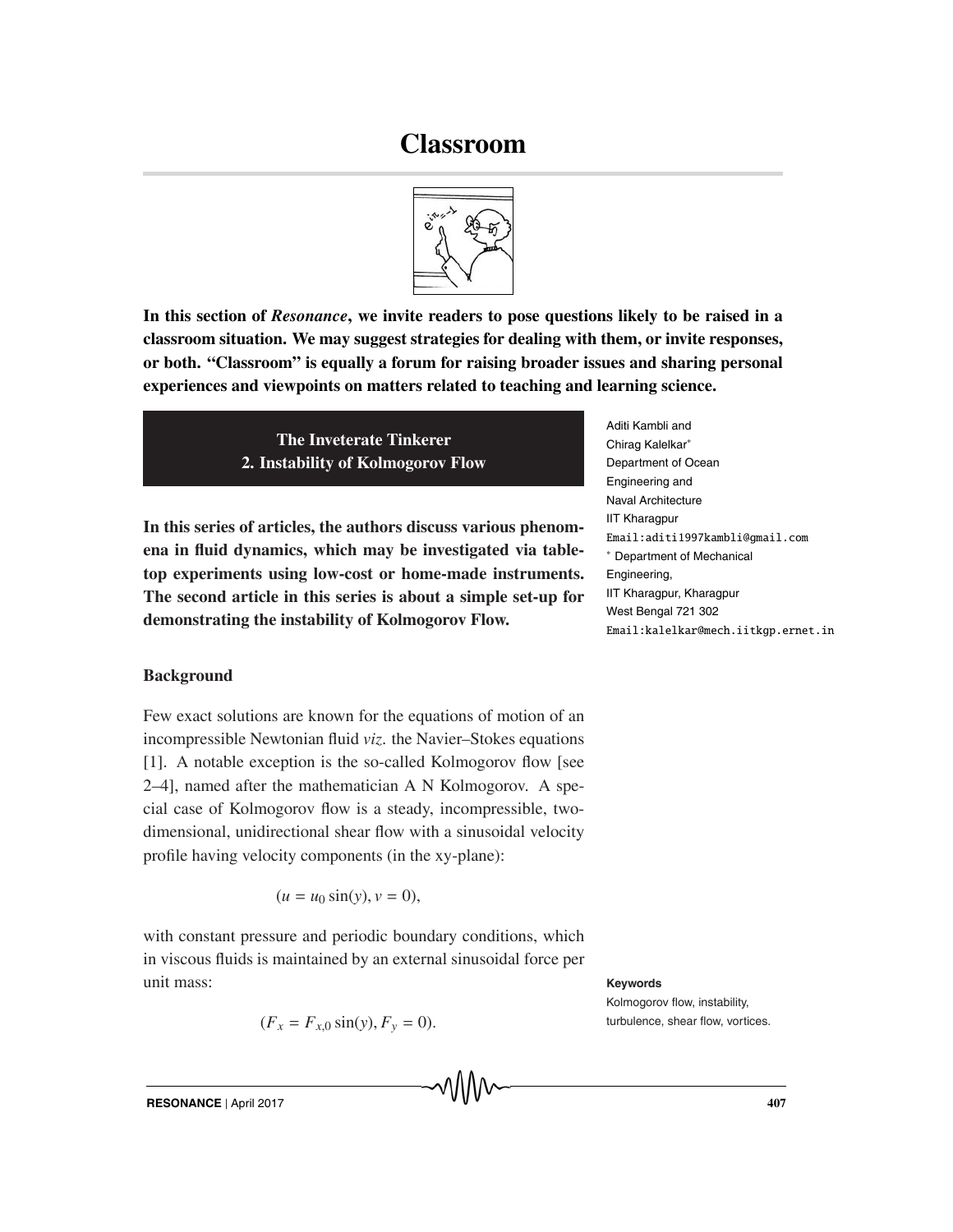For the instability of Kolmogorov flow, destabilising effects of shear due to sinusoidal electromagnetic forcing overcome the stabilising effects of viscosity and thermal diffusivity.

Kolmogorov suggested that the simplicity of the flow profile may serve as a theoretical test bed for studies of fluid instabilities and transition to turbulence. The reader may wish to read [1], for an elementary discussion of fluid instabilities. For the instability of Kolmogorov flow, destabilising effects of shear due to sinusoidal electromagnetic forcing overcome the stabilising effects of viscosity and thermal diffusivity.

#### **Materials Required**

Black plexiglas tray, perforated plexiglas sheet, neodymium-ironboron disk magnets (NdFeB, grade N45 or higher), spherical polyamide beads (mean diameter =  $55 \text{ um}$ , density =  $1.016 \text{ g/ml}$ , Model: 10090, TSI Instruments), deionized water, glycerol, hydrated copper sulphate  $(CuSO<sub>4</sub>.5H<sub>2</sub>O)$ , silicone spray, soap solution, DC power supply, copper wire, copper strips, falcon centrifuge tubes, vortex shaker, crocodile clips.

## **Method**

Prepare a 10% by weight solution of hydrated copper sulphate in deionized water. Take 5 g of hydrated copper sulphate and add to 50 ml deionized water. Add 10 ml glycerol to 40 ml of the above solution to increase the viscosity. Use a vortex shaker to mix the contents in a 50 ml falcon centrifuge tube. Add ∼3 drops of soap solution to the falcon, and gently shake to avoid bubble formation.

The black plexiglas tray is a square with sides 16 cm in length, and a wall height of 7 mm. The perforated plastic sheet is a square with sides 16 cm in length, containing 121 equally spaced holes for placing an  $11 \times 11$  array of magnets within the holes (see *Figure* 1). Place the magnets in columns with opposing polarity, i.e., a column with '+' (North pole facing upwards) followed by a column with '-' (South pole facing upwards) and stick them with carton sealing tape. Using a smaller-sized tray is not advisable, as the results are affected by motion of the liquid meniscus near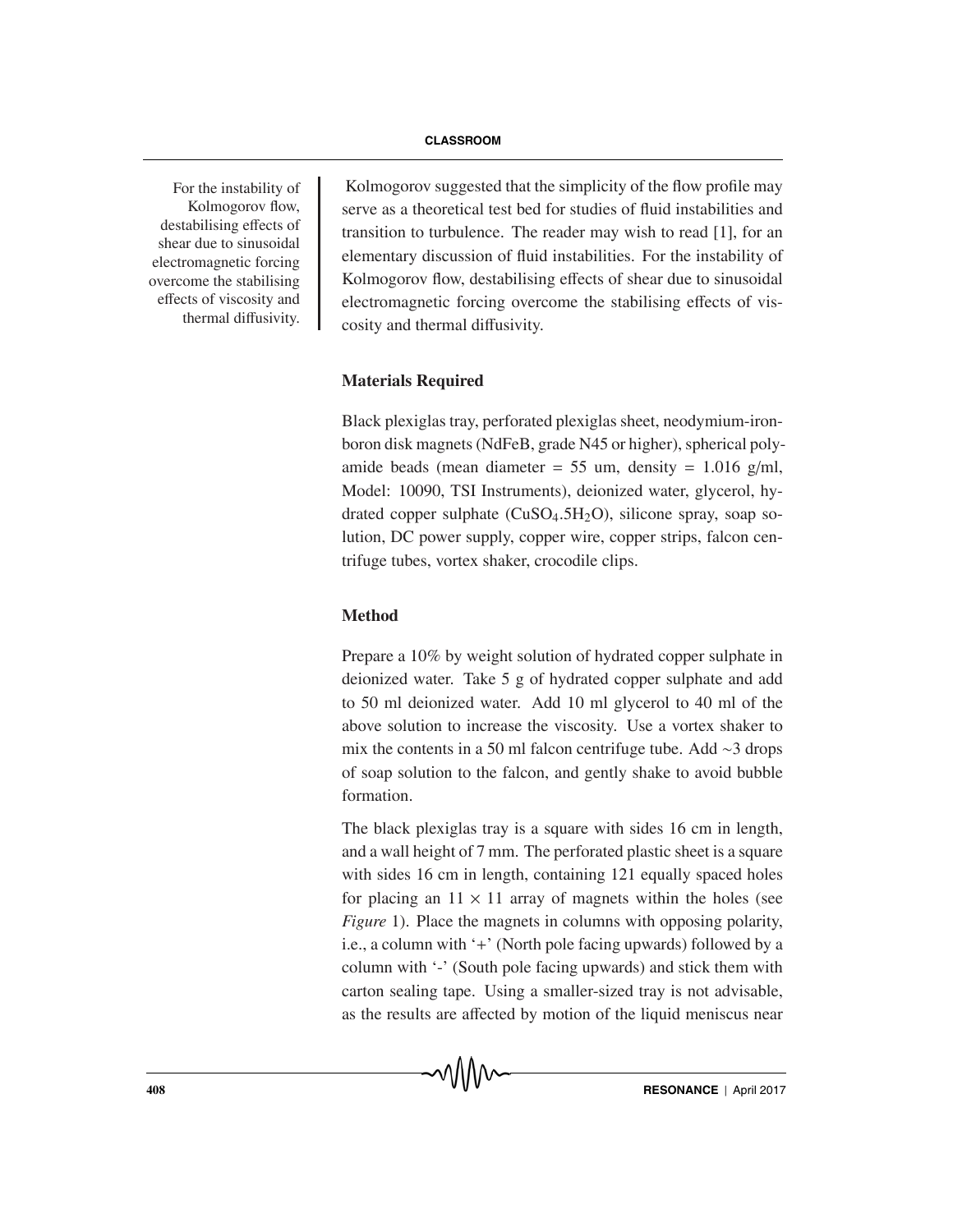

**Figure 1.** Black plexiglas tray (left) and plexiglas perforated sheet (right) with an  $11 \times 11$  array of neodymium alloy disk magnets.

the walls.

Use double-sided tape to stick the black plastic tray atop the lattice of magnets placed within the perforated sheet. It is important to ensure that the tray (and the perforated sheet) is levelled with respect to the support on which it is placed. Apply a thin film of oil on the tray using silicone spray, and wipe it with a microfibre cloth (avoid using tissue paper, as it tends to leave fragments of paper). The spray lubricates the bottom of the tray, which reduces viscous drag during fluid motion. Take two thin copper strips of length ∼16 cm each, and use crocodile clips to connect to a DC power supply.

Pour the copper sulphate solution onto the tray ensuring that all parts of the tray bottom is equally wetted (the height of the liquid is ∼5 mm). Sprinkle a small quantity of polyamide beads onto the surface of the liquid. Note that the soap solution was added during the preparation of liquid to reduce surface tension, and prevent clumping of the beads on the surface of the liquid. It is recommended that an LED light source (covered with parchment paper, which acts as a diffuser) be used to illuminate the surface of the liquid (see *Figure* 2). Switch off other external sources of light.

Start the experiment by applying a DC current of 0.05 A using the power supply. You will observe that the surface of the liquid shows a striped pattern with opposing direction of flow in neighbouring stripes (see *Figure* 3). The particles are convected

Soap solution added during the preparation of liquid reduces surface tension, and prevents clumping of the beads on the surface of the liquid.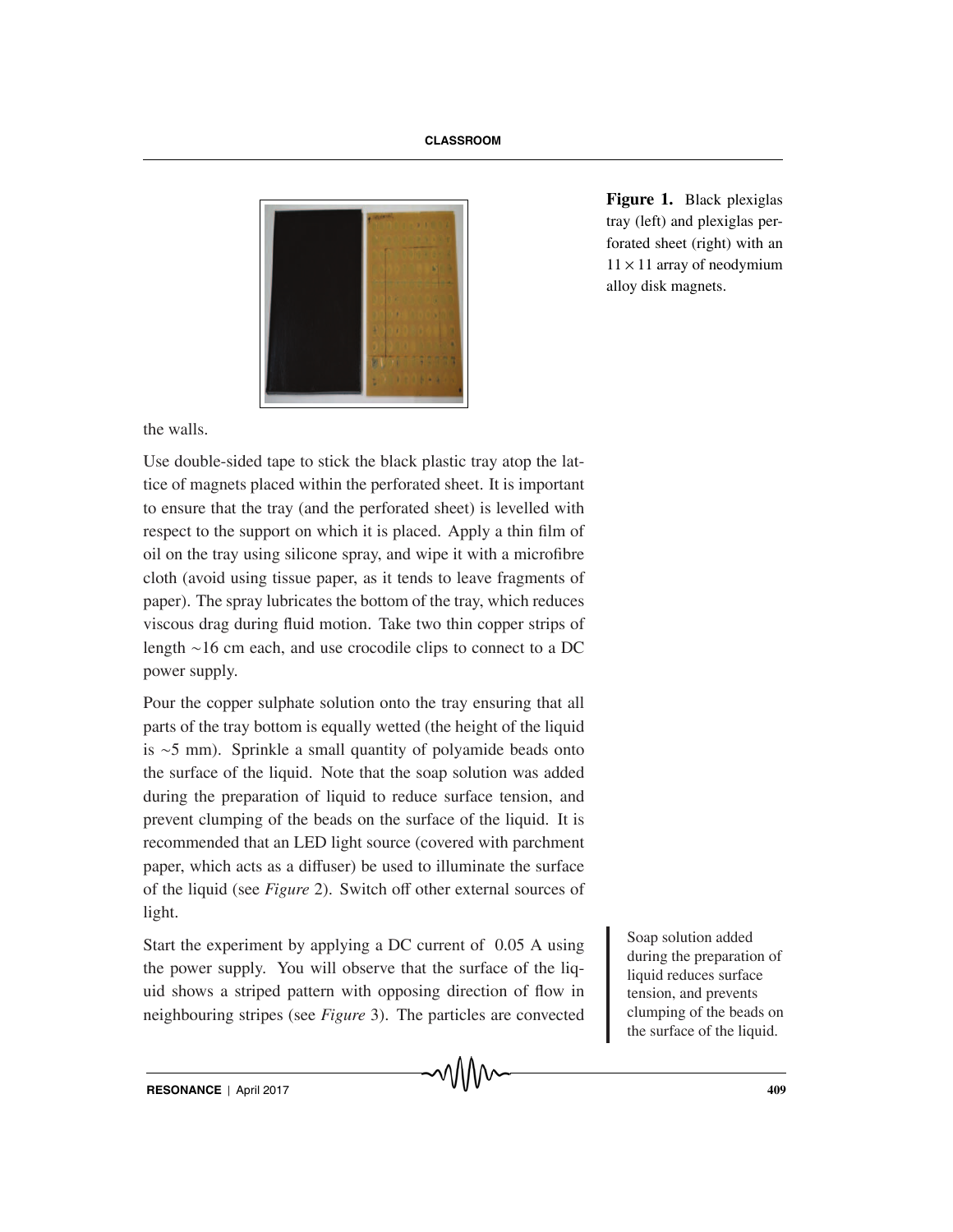**Figure 2.** Experimental set-up showing DC power supply, LED light source, and the tray containing 10% hydrated copper sulphate solution.







along a stripe, and upon reaching the walls, move into a neighbouring stripe or travel back along the same stripe. This is the base state of the flow, under a magnetic force which is stationary in time and is spatially periodic. If the DC current is increased to ∼0.2 A, the stripe-like patterns are transformed into a pattern of counter-rotating vortices (see *Figure* 4). Particles which are located within a vortex usually remain trapped, but occasionally will convect into a neighbouring vortex. Note that the span of each vortex encompasses several magnets, and is not necessarily centred about a specific magnet. This is the primary instability of Kolmogorov flow.

We carried out several runs and recorded movies of the particle motion in a rectangular section at the centre of the tray, using a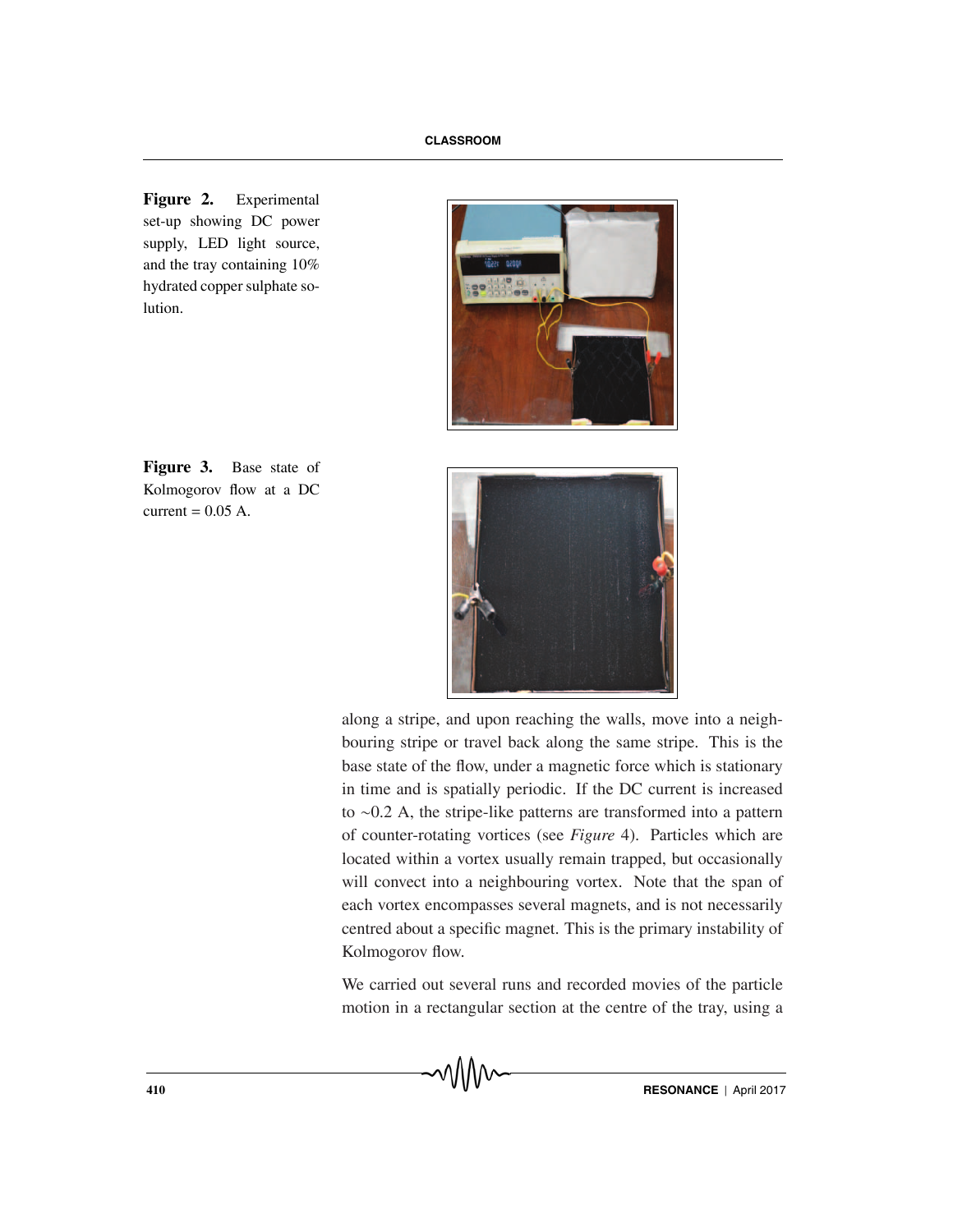

**Figure 4.** Primary instability of Kolmogorov flow at a DC current  $= 0.2$  A.

DSLR camera with a macro lens. The movies were converted into a sequence of images and analysed using an open-source particletracking code available at:

```
web.stanford.edu/~nto/software_tracking.shtml
```
In *Figure* 5 and *Figure* 6 we show a scatter plot of the magnitude of the vorticity (which is equal to the curl of the velocity) for both the base state and the primary instability. The flow is assumed to be two-dimensional, therefore the vorticity vector is perpendicular to the flow-field. The magnitude and sign of the vorticity component is indicated by the color-bar. In *Figure* 5, we note the presence of vortices located between two neighbouring stripes, which may be attributed to the classical Kelvin–Helmholtz instability of the interface between two fluids sheared past one another [1]. In *Figure* 6, we note the reversed sign of vorticity (which is relatively larger in magnitude compared to the base state) for neighbouring vortices.

A close-up view of the Kolmogorov flow instability may be seen at: youtube.com/watch?v=8ulmm8HOYfc

## **Suggestions for Further Work**

1. Change the concentration of the hydrated copper sulphate solution in discrete steps, and find changes in DC current at which the primary instability is observed.



Scan the QR code to view the video.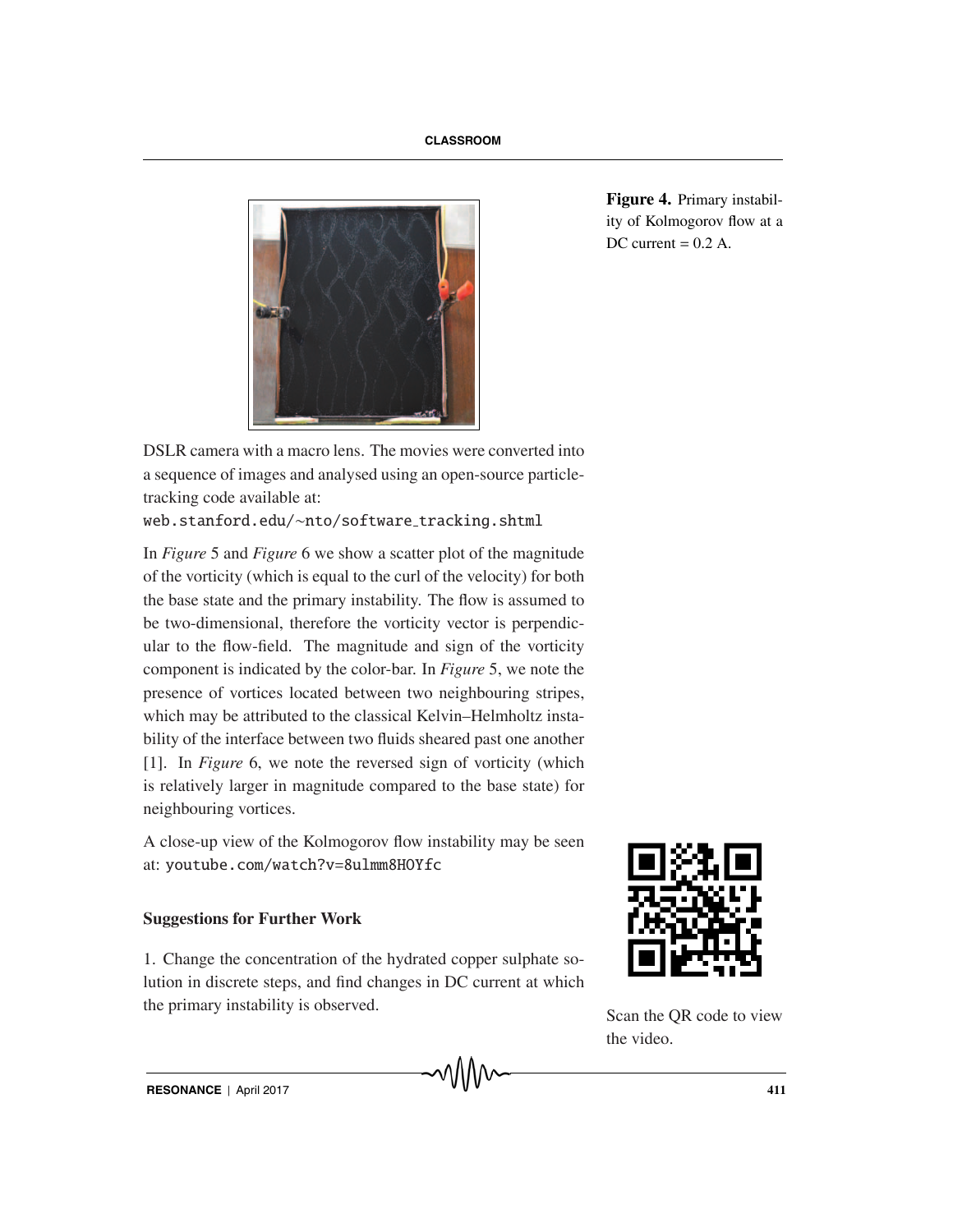







2. Add a pinch of polymer such as polyethylene oxide/polyacrylamide to the solution, and stir thoroughly using a magnetic stirrer. At what value of the DC current do you observe the primary instability? Do you see any change in the shape of the vortices?

3. The magnets were arranged in a checkerboard configuration, i.e., each column having the arrangement  $+ - + - + -$ , and so on. On repeating the experiment, no instabilities were observed (upto the highest DC current values we explored). Instead, we found a